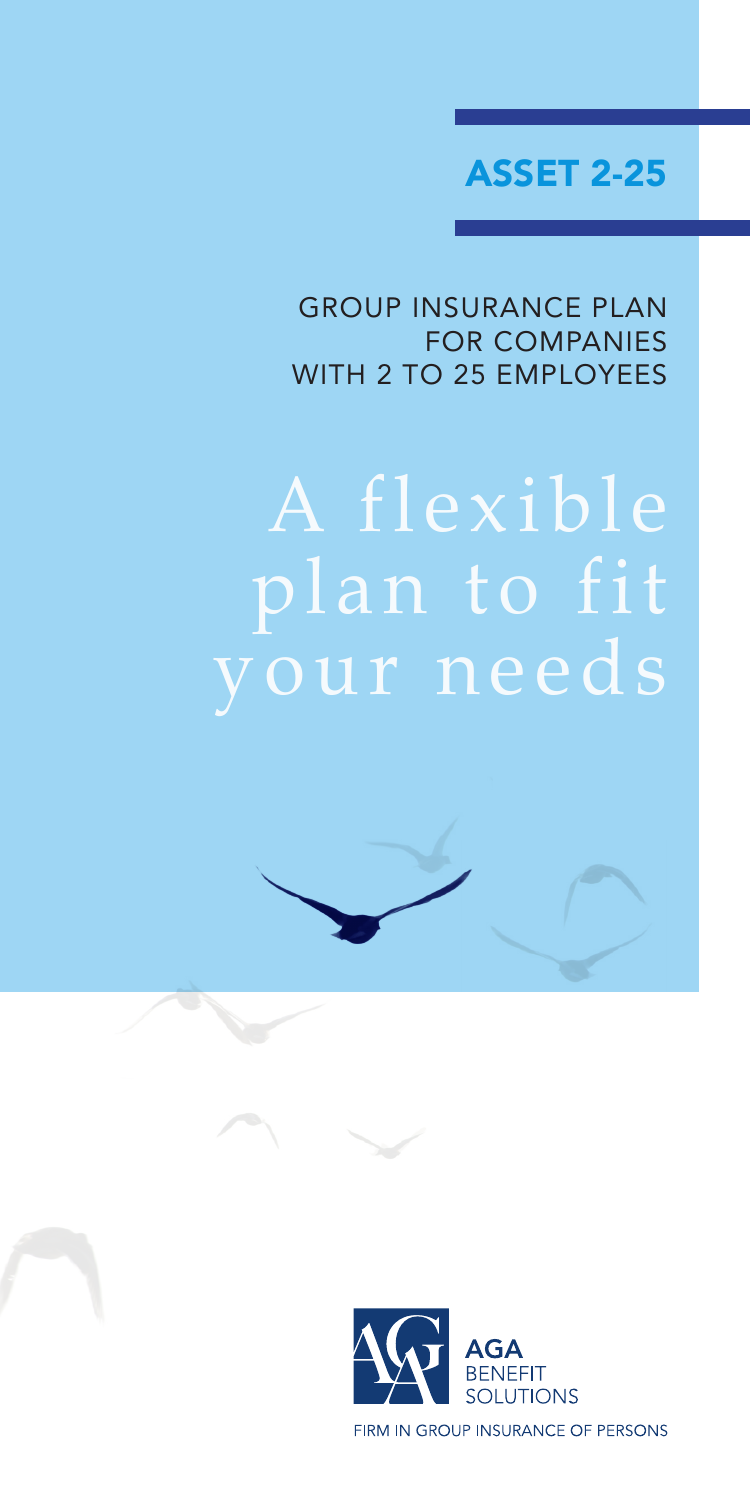### **FLEXIBILITY** AND ACCESSIBILITY

Companies with 2 to 25 employees **can now benefit from a group insurance plan**  without being buried under a pile of administrative fees.



CONTACT US RIGHT AWAY TO DISCOVER ALL THE EXCLUSIVE BENEFITS ASSET 2-25 HAS TO OFFER YOU AND YOUR EMPLOYEES!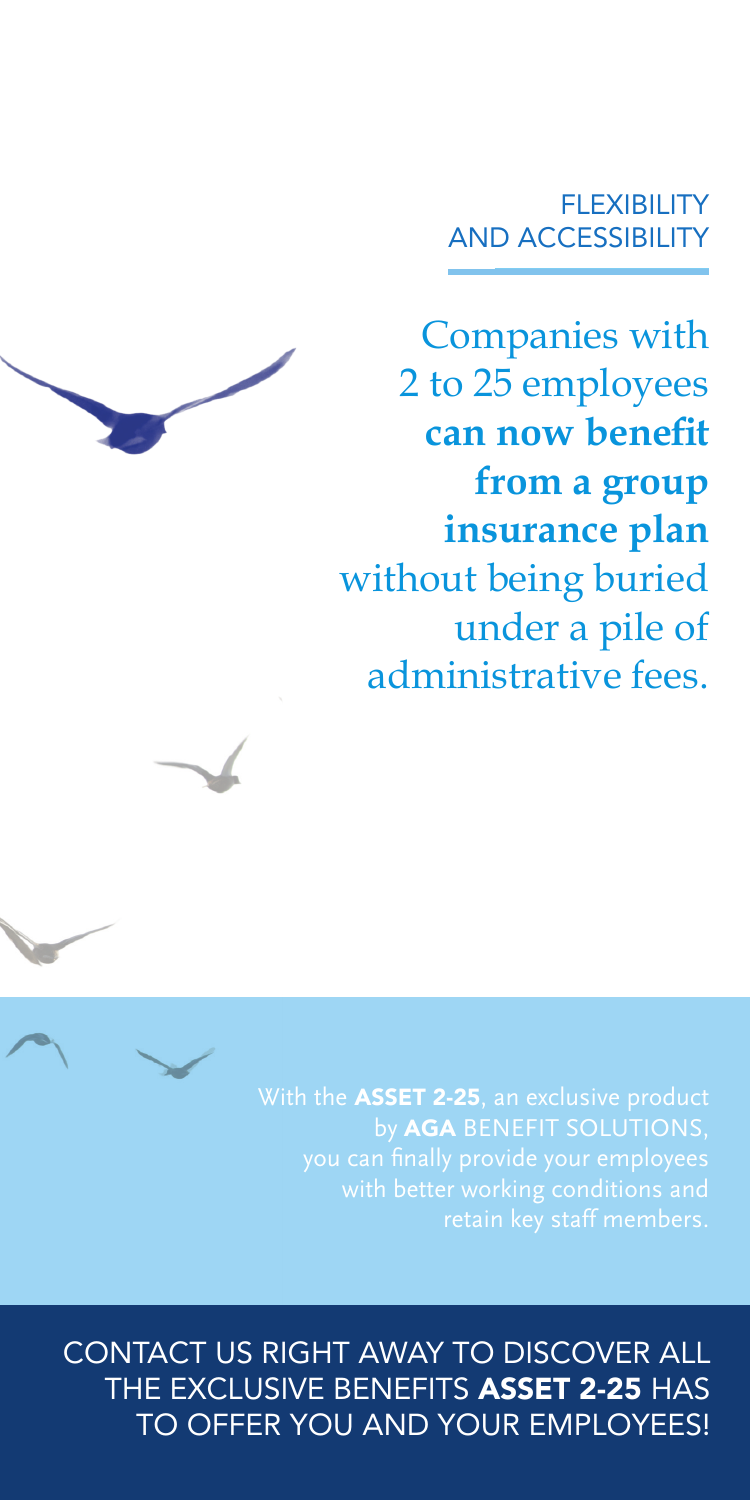### THE BEST **OFFER**

**AGA** BENEFIT SOLUTIONS works in partnership with several insurance providers to offer the following advantages:



Some of the lowest and most affordable rates on the market and extremely competitive administrative fees.

Death and dismemberment protection including coverage of \$6,000 in the event of critical illness : stroke, cancer, heart attack (myocardial infarction) or kidney failure.

Life insurance coverage for the employee and his dependents as well as short or long term disability insurance.

An employee assistance and legal assistance program provided by experienced psychologists and lawyers.

A handy drug card for pharmacy purchases or electronic dental insurance claims (if included in your plan).

A comprehensive travel insurance plan from a specialized insurer that offers competitive rates. Option of adding the Cost Plus program, which complements the basic insurance plan, with costs shouldered by employers.

A tried and true management system that people really love. AGA BENEFIT SOLUTIONS will manage staff movement, track deductibles, and transfer paramedical fees if you change insurance providers during the year.

Access to a VRSP, so you can do business with a singe supplier for all your benefits.

AGA BENEFIT SOLUTIONS processes all claims rapidly upon receipt, and deposits claim payments directly into the employee's account. With the members portal, claims can even be submitted online.

It couldn't be faster!

POSSIBLE **COMBINATIONS 20**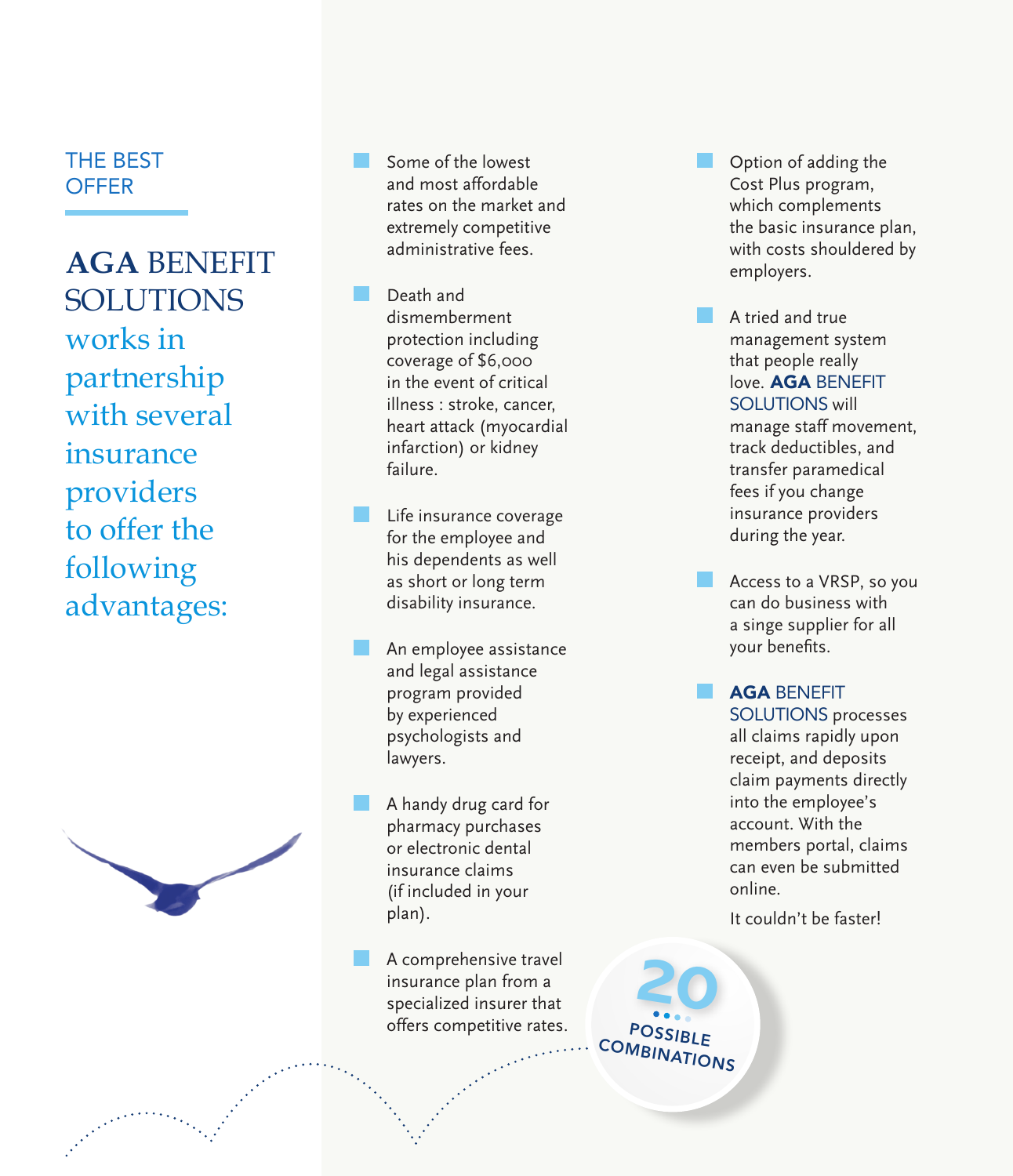|                                         | <b>Health Care Plans</b> |                                           |                                           |                                           |                                           |  |
|-----------------------------------------|--------------------------|-------------------------------------------|-------------------------------------------|-------------------------------------------|-------------------------------------------|--|
|                                         | A                        | B                                         |                                           | D                                         | E                                         |  |
| <b>Drugs</b>                            | <b>RAMO</b> list         | Generic substitution<br>Prescription only | Generic substitution<br>Prescription only | Generic substitution<br>Prescription only | Generic substitution<br>Prescription only |  |
| User fee                                | \$5                      | \$5                                       | \$2                                       | \$2                                       | \$2                                       |  |
| Reimbursement                           | 70%                      | 75%                                       | 80%                                       | 90%                                       | 100%                                      |  |
| Individual deductible                   | N/A                      | \$50/CY                                   | \$50/CY                                   | \$25/CY                                   | \$0/CY                                    |  |
| Family deductible                       | N/A                      | \$100/CY                                  | \$100/CY                                  | \$50/CY                                   | \$0/CY                                    |  |
| Hospital fees*                          | Semi-private room        | Semi-private room                         | Semi-private room                         | Semi-private room                         | Semi-private room                         |  |
| Hearing aids                            | N/A                      | \$500/36 months<br>Doctor's recomm.       | \$500/36 months<br>Doctor's recomm.       | \$500/36 months<br>Doctor's recomm.       | \$500/36 months<br>Doctor's recomm.       |  |
| Trained nurses<br>(excluding foot care) | N/A                      | \$10 000/CY<br>Doctor's recomm.           | \$10 000/CY<br>Doctor's recomm.           | \$10 000/CY<br>Doctor's recomm.           | \$10 000/CY<br>Doctor's recomm.           |  |
| Paramedical fees                        | N/A                      | \$300/CY                                  | \$300/CY                                  | \$400/CY                                  | \$500/CY                                  |  |
| Eyeglasses and<br>contact lenses*       | N/A                      | N/A                                       | \$100/24 months                           | \$200/24 months                           | \$250/24 months                           |  |
| Eye examination*                        | 1 exam/24 months         | 1 exam/24 months                          | $1$ exam/24 months                        | 1 exam/24 months                          | 1 exam/24 months                          |  |
| Travel insurance*                       | Limit \$5 million        | Limit \$5 million                         | Limit \$5 million                         | Limit \$5 million                         | Limit \$5 million                         |  |

 $*$  100% co-insurance. No deductible is applicable.

|                       | <b>Dental Care Plans</b>                |                                                   |                                                                                            |                                           |  |
|-----------------------|-----------------------------------------|---------------------------------------------------|--------------------------------------------------------------------------------------------|-------------------------------------------|--|
|                       | 1                                       | $\overline{2}$                                    | 3                                                                                          | $\overline{4}$                            |  |
| Individual deductible | \$100/CY                                | \$50/CY                                           | \$0/CY                                                                                     |                                           |  |
| Family deductible     | \$200/CY                                | \$100/CY                                          | \$0/CY                                                                                     |                                           |  |
| Reimbursement         | 70% Preventive<br>and basic             | 80% preventive<br>and basic<br>50% major care     | 100% preventive<br>and basic<br>50% major care<br>50% orthodontic care                     | <b>NO</b><br><b>DENTAL</b><br><b>PLAN</b> |  |
| Follow-up exam        | 12 months                               | 9 months                                          | 6 months                                                                                   |                                           |  |
| Dental fee guide      | Province of reference<br>- current year | Province of reference<br>- current year           | Province of reference<br>- current year                                                    |                                           |  |
| Diagnosis             | Combined basic care<br>Max \$750/CY     | Combined basic<br>and major care<br>Max \$1000/CY | Combined basic<br>and major care<br>Max \$1000/CY<br>+ Orthodontic care<br>Max \$2000/life |                                           |  |